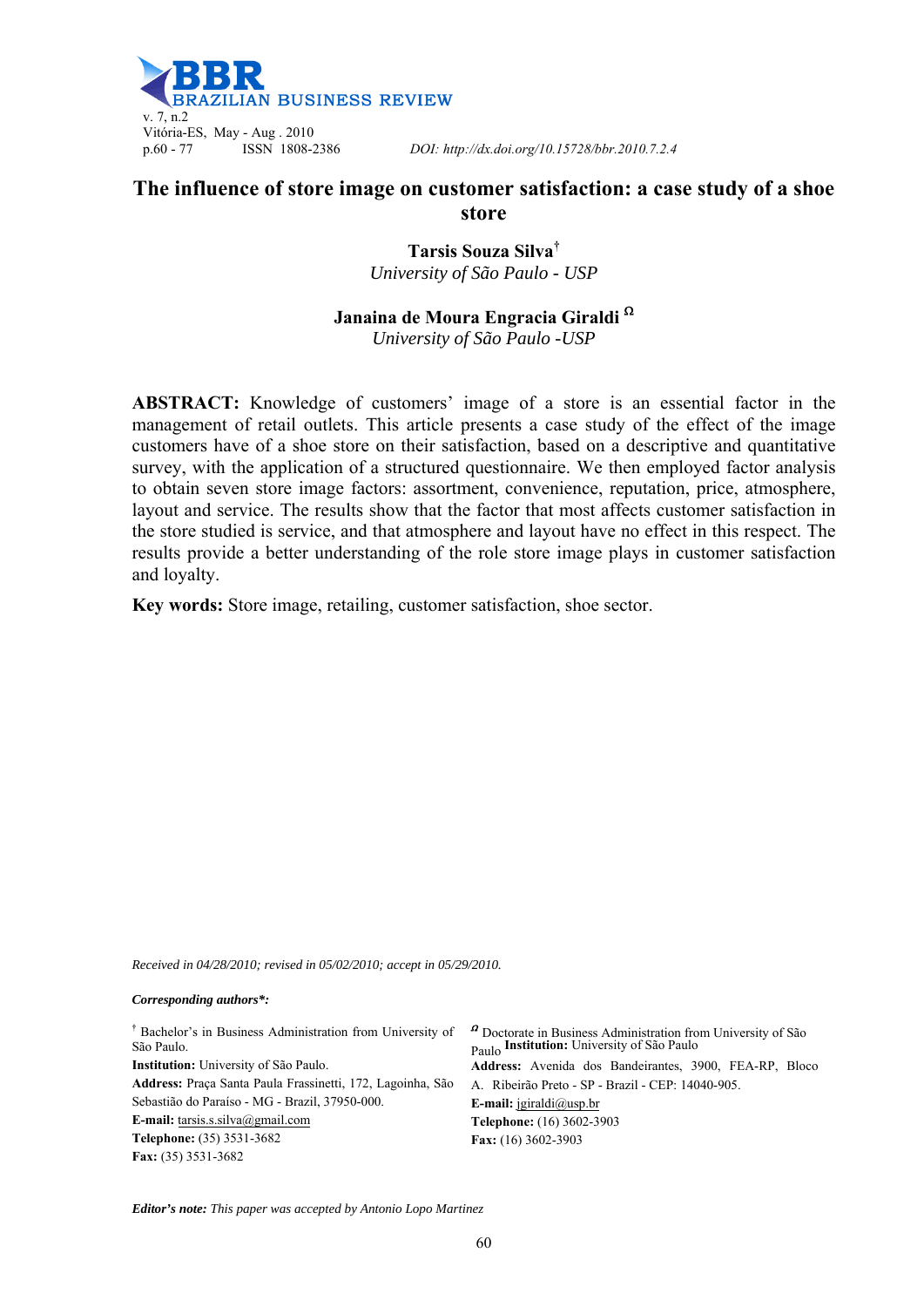#### **1. INTRODUCTION**

ith the growth and modernization of the retail sector, the pace of change of sales models has also picked up. Retailers have to keep close tabs on the image of their stores in customers' eyes to remain profitable. The retail sector in Brazil is overwhelmingly composed of companies with fewer than 20 employees: 97.8% of enterprises fall into this category, representing 29.4% of the sector's sales

revenue (IBGE, 2005). According to official statistics, in 2006 the retail sector employed 7,599,505 people, and stores with up to 19 employees employed 4,826,855, accounting for 60% of the total number of employees (IBGE, 2006). These figures show the importance of small businesses in the Brazilian retail sector and the scope for expansion and greater professionalism that exists, since revenue is not proportional to the number of people employed by firms.

In light of this scenario, there is significant room for development of retail management models, including the application of techniques to detect customers' image of stores, as a key tool to maintain and expand business. According to Bloemer & Ruyter (1998), store image is a set of perceptions held by consumers of a store's various attributes. The most important attributes are evaluated and weighted against each other and the result portrays consumers' image of the store. For Kunkel & Berry (1968), image can be defined as the discriminative stimuli for an action's expected reinforcement. Therefore, the store image is the result of different past reinforcements in the context of the store being analyzed. It is evident that an important facet of a store's image is the previous experience of its customers. Rewarding past experiences lead to a favorable store image while negative experiences have the opposite effect (Kunkel & Berry, 1968).

Another important concept for the retail sector is customer satisfaction with the store. For Sheth, Mitall & Newman (2001) and Hunt (1991), customer satisfaction or dissatisfaction entails a comparison of customers' expectations against their perceptions of the product, service or store, that is, a comparison of the real against the expected performance.In the present article we study the concepts of customer image and satisfaction in the footwear sector in Brazil.

According to the Brazilian Association of Footwear Industries (Associação Brasileira das Indústrias de Calçados, 2008), the Brazilian footwear sector produced around 808 million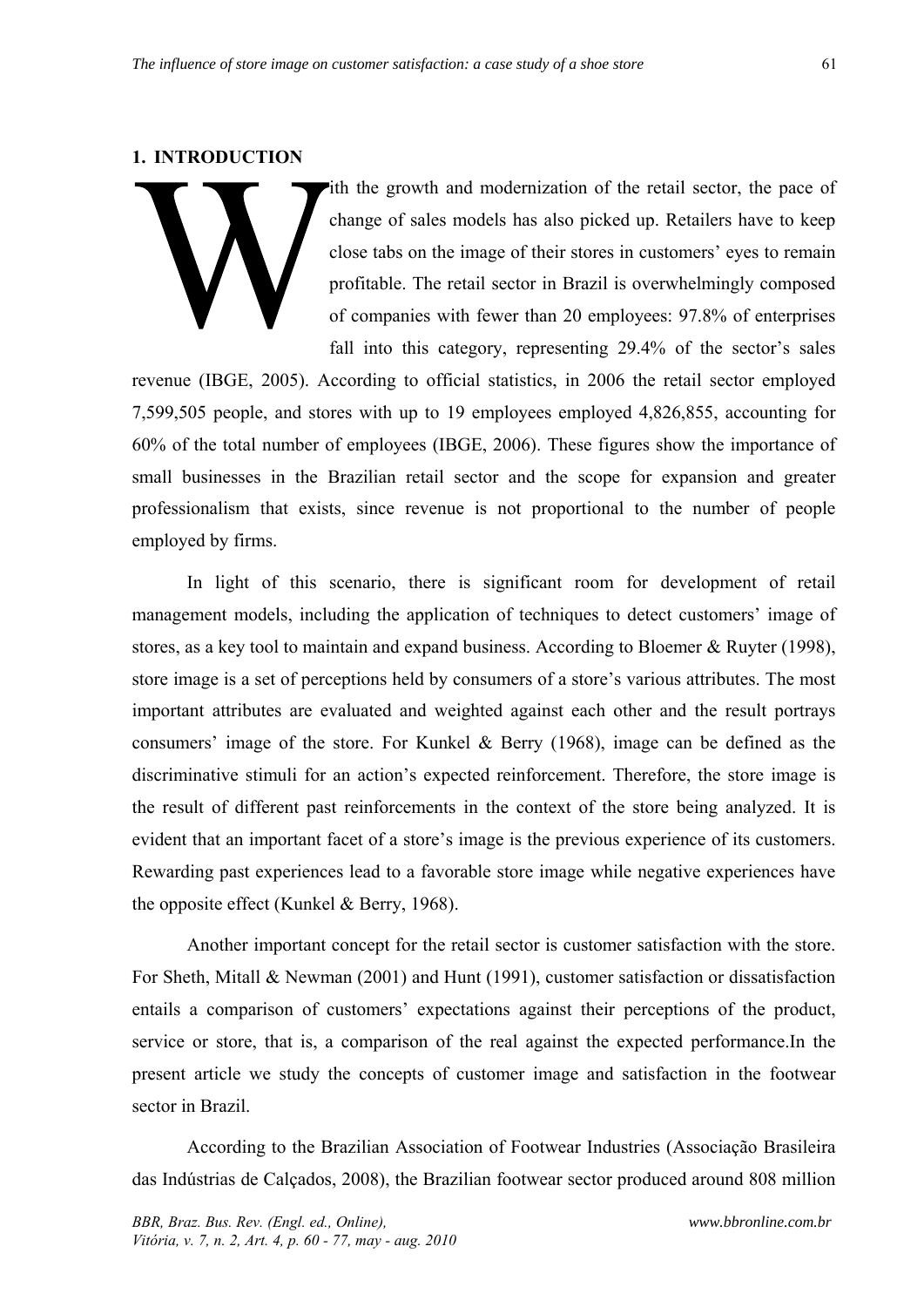pairs of shoes in 2007, by 7,830 firms. Most of this output (around 660 million pairs) was consumed in the domestic market. Santos & Dias (2008) reported that over the past five years the Brazilian retail sector experienced substantial changes in commercial and marketing conditions, altering the competitive bases of the footwear segment in the country. The main element of this change was consumer behavior, with customers increasingly conscious of style, particularly whether a particular shoe model goes well with other clothes, as well as adequacy for the conditions of use. This new trend has left the traditional vision of shoes as only a basic wardrobe item by the wayside.In this context, this article studies the influence of customer image of a shoe store on their satisfaction, based on a survey among the store's customers to discover which dimensions of their image of the store have the most influence on their level of satisfaction. In the next section we discuss the concepts of store image and the ways of measuring it. Then we present the concept of satisfaction and its relationship with store image. After that we present the methodological aspects, before analyzing the results and conclusions.

### **2. STORE IMAGE**

According to Martineau (1958), retail stores have a personality and should be able to create empathy with their customers. This personality, or store image, is formed based on functional characteristics and psychological attributes. He conducted a survey which indicated that the reasons consumers give preference to a particular store mainly involve the intrinsic aspects of the store that are less tangible and were not generally taken into consideration at the time his article was published. McGoldrick (1990) criticized the definition of image of Martineau (1958) for attributing a mystical aspect to the concept. According to this critique, the assumption that consumers evaluate a store by its intrinsic aspects indirectly affirms they do not act rationally. Other authors have suggested that instead of defining image as part of consumer behavior without a logical basis, it is more reasonable to assume that consumers evaluate a store rationally, through a multi-attribute utility function.

Among these authors are Bloemer & Schroder (2002). According to them, a store's image is the sum of all its attributes, based on consumers' perceptions of their experiences with the store. Sheth, Mittal & Newman (2001) also defined store image according to this multi-attribute concept: the store's image is the sum of all the perceptions its patrons have about it. These perceptions are determined based on factors such as products, price, service and atmosphere. James, Durand & Dreves (1976) defined store image as being a set of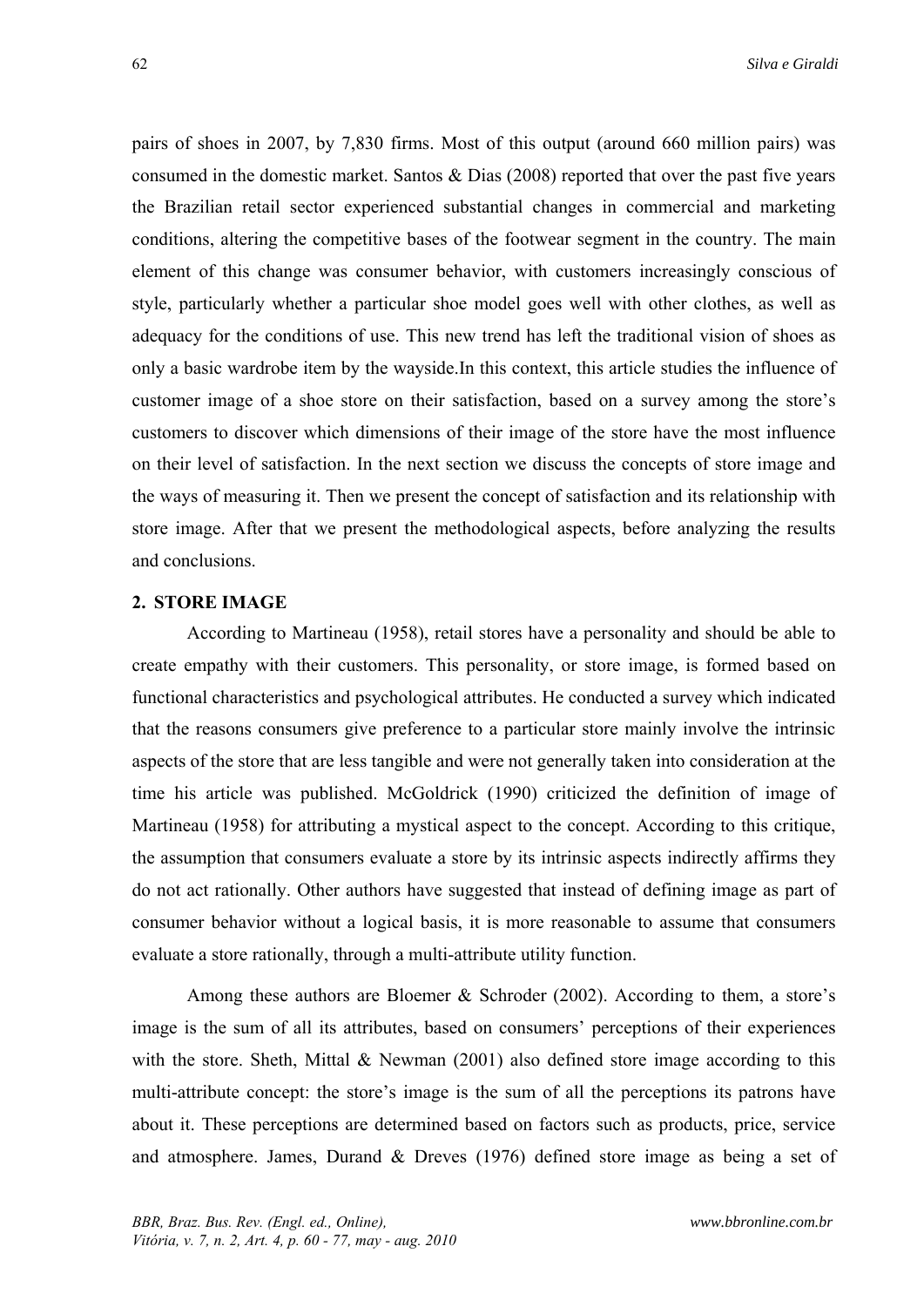attitudes based on the evaluation of the store's attributes that are considered important by customers. Since attitudes are formed through a learning process, the store's image depends on the customers' experiences with it. These experiences are not always directly related with the store, although buying from a store is obviously one way to gain experience. However, talking to friends about their experiences at the store and looking at window displays also bring experience to consumers. Kunkel & Berry (1968) followed the same line of thinking of James, Durand & Dreves (1976), according to which customers' personal experience is an important aspect of a store's image. Because this image is acquired by experience, it is learned. When a need to purchase something arises, the typical consumer will carry out some investigations and, when entering the target store, will only have uncertain expectations.

This shopper will then be rewarded, punished or both when buying the needed item, depending on his or her state variables, societal and sub-cultural norms and also buying experiences there. Blacwell, Miniard  $&$  Engel (2005) examined another aspect of store image and stated that each store apparently has a set of associations and other information that are stored in shoppers' memories. The full set of these associations defines both the image of a given store. These associations can involve the outward characteristics of a store as well as the benefits and feelings that come from buying from it. They can also include symbols, people, advertising campaigns, slogans and logos, among others. According to Hawkins, Mothersbaugh & Best (2007), store image refers to customers' schematic memory. This memory contains the interpretation about the attributes, benefits and characteristics of the store. It is what people feel and think when buying from a certain store or hearing comments about it. Thus, it is the set of associations that consumers learn about a store.

According to the authors, store image is one of the criteria used by consumers in choosing a store. Keaveney (1992) stated that in planning and evaluating their store image, retailers should consider that, from the typical consumer's point of view image is a set of related characteristics. Consumers in general do not mentally measure the aisles, do not evaluate the type of shelves used and do not observe the color scheme, to name a few of the many store attributes. On the contrary, they form general impressions about the store and compare them with those of other stores. In the next section we present a summary of the components of store image and discuss the ways of measuring this concept.

# **3. COMPONENTS OF STORE IMAGE AND WAYS OF MEASURING THEM**

*BBR, Braz. Bus. Rev. (Engl. ed., Online), Vitória, v. 7, n. 2, Art. 4, p. 60 - 77, may - aug. 2010 www.bbronline.com.br*  We conducted a comprehensive review of the literature on the components and subcomponents of store image. Chart 1 consolidates the results. According to Birtwistle,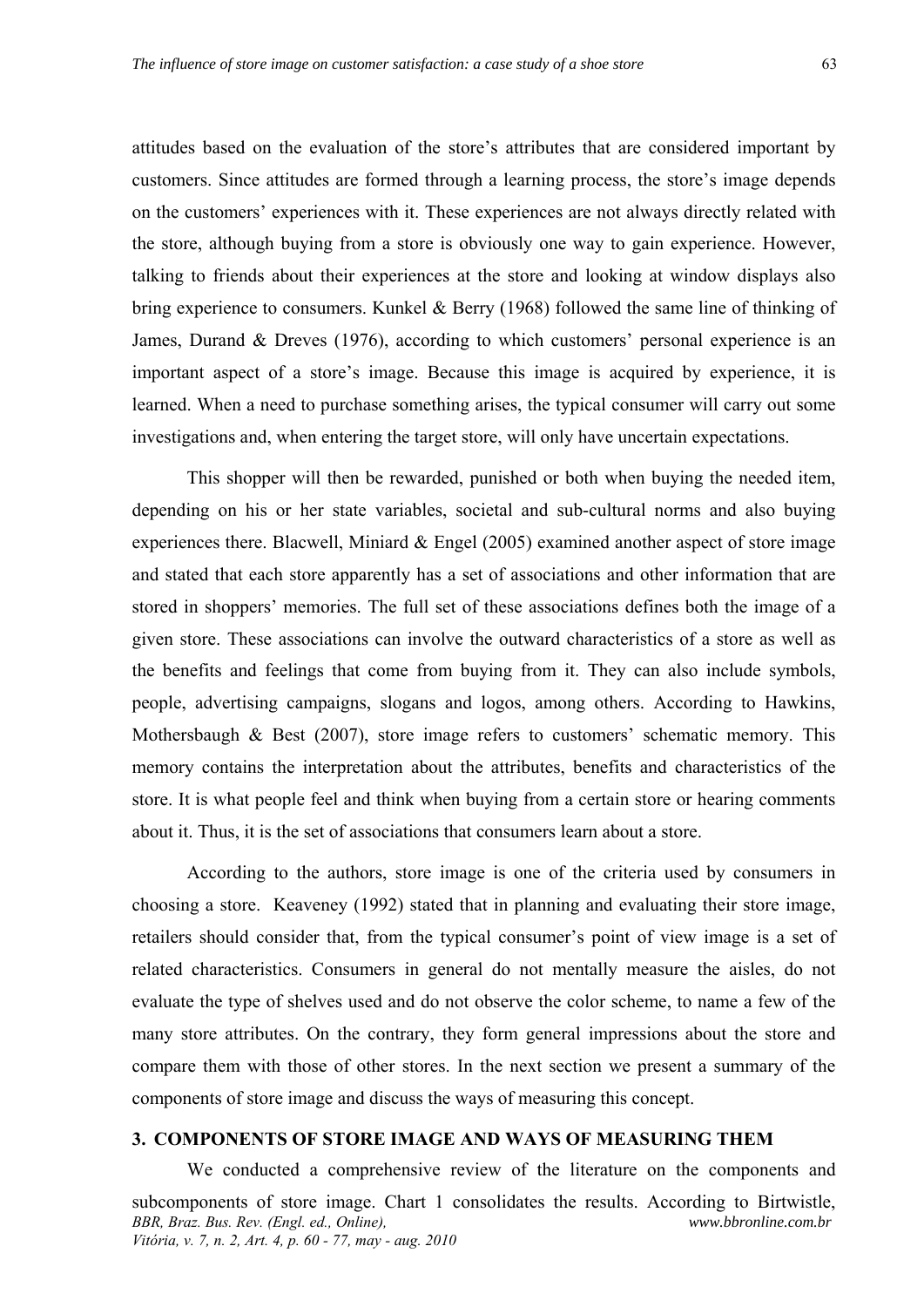Clarke & Freathy (1999), the most common technique used to measure store image is to ask shoppers to evaluate the target store according to a predefined scale. Semantic differential, Likert and Stapel scales are some of those employed to measure store image (Birtwistle; Clarke & Freathy, 1999; Menezes & Elbert, 1979). The semantic differential scale is a sevenpoint scale in which the extreme points are adjectives that represent opposites. On a Likert scale, respondents are asked to indicate their level of agreement among five response categories (though some variations use seven or nine categories). The extreme points on this scale are "strongly disagree" and "strongly agree". A Stapel scale is usually presented vertically with an adjective at the middle point on a scale ranging from +5 to -5. There is no 0 point, thus not allowing a neutral response. The respondent chooses a number to indicate how precise or imprecise each term is in describing the object of study. The greater the positive response, the more accurately the respondent believes the term describes the object, and the more negative it is, the less accurate the description is (Malhotra, 2001).

| <b>Components</b>               | <b>Subcomponents</b>                                                                                                                                                       |  |  |  |
|---------------------------------|----------------------------------------------------------------------------------------------------------------------------------------------------------------------------|--|--|--|
| <b>Product Price</b>            | Low prices, competitive or satisfactory prices, uncompetitive or high<br>prices                                                                                            |  |  |  |
| <b>Product Quality</b>          | Good or bad quality and in-stock brands                                                                                                                                    |  |  |  |
| Clientele                       | Characteristics of the customers that shop at the store                                                                                                                    |  |  |  |
| Assortment                      | Range, depth, sells brands that attract customers                                                                                                                          |  |  |  |
| Physical Premises               | Cleanliness, layout, ease of buying and attractiveness                                                                                                                     |  |  |  |
| Product Style                   | Keeping up with the latest styles                                                                                                                                          |  |  |  |
| <b>Sales Staff</b>              | Attitude of the sale staff, knowledge of the sales staff, number of<br>salespersons, good or bad service, friendliness                                                     |  |  |  |
| <b>Location Convenience</b>     | Location near home or work, access, good or bad location                                                                                                                   |  |  |  |
| Other Items                     | Parking, open hours, general convenience, layout                                                                                                                           |  |  |  |
| Services                        | Credit, lay-away plan, delivery and other services                                                                                                                         |  |  |  |
| <b>Sales Promotions</b>         | Special sales, coupons, special events                                                                                                                                     |  |  |  |
| Advertising                     | Quality and style of advertising, media used, credibility of advertising                                                                                                   |  |  |  |
| Store Atmosphere                | Layout, lighting, temperature, visual communication, colors, size of sales<br>area, outside and inside decoration, product display, crowding within the<br>store, prestige |  |  |  |
| Policy on Refunds and Exchanges | Policy on refunds and exchanges                                                                                                                                            |  |  |  |
| <b>Institutional Aspects</b>    | Store reputation                                                                                                                                                           |  |  |  |
| After-sales                     | Level of satisfaction                                                                                                                                                      |  |  |  |

#### **CHART 1 – COMPONENTS OF STORE IMAGE**

 Source: Adapted from Kunkel & Berry (1968), Lindquist (1974), James, Durand & Dreves (1976), Parente (2000), Doyle & Fenwick (1974), Bearden (1977), Birtwistle, Clarke & Freathy (1999), Ghosh (1990) and Hirshman, Greenberg & Robertson (1978).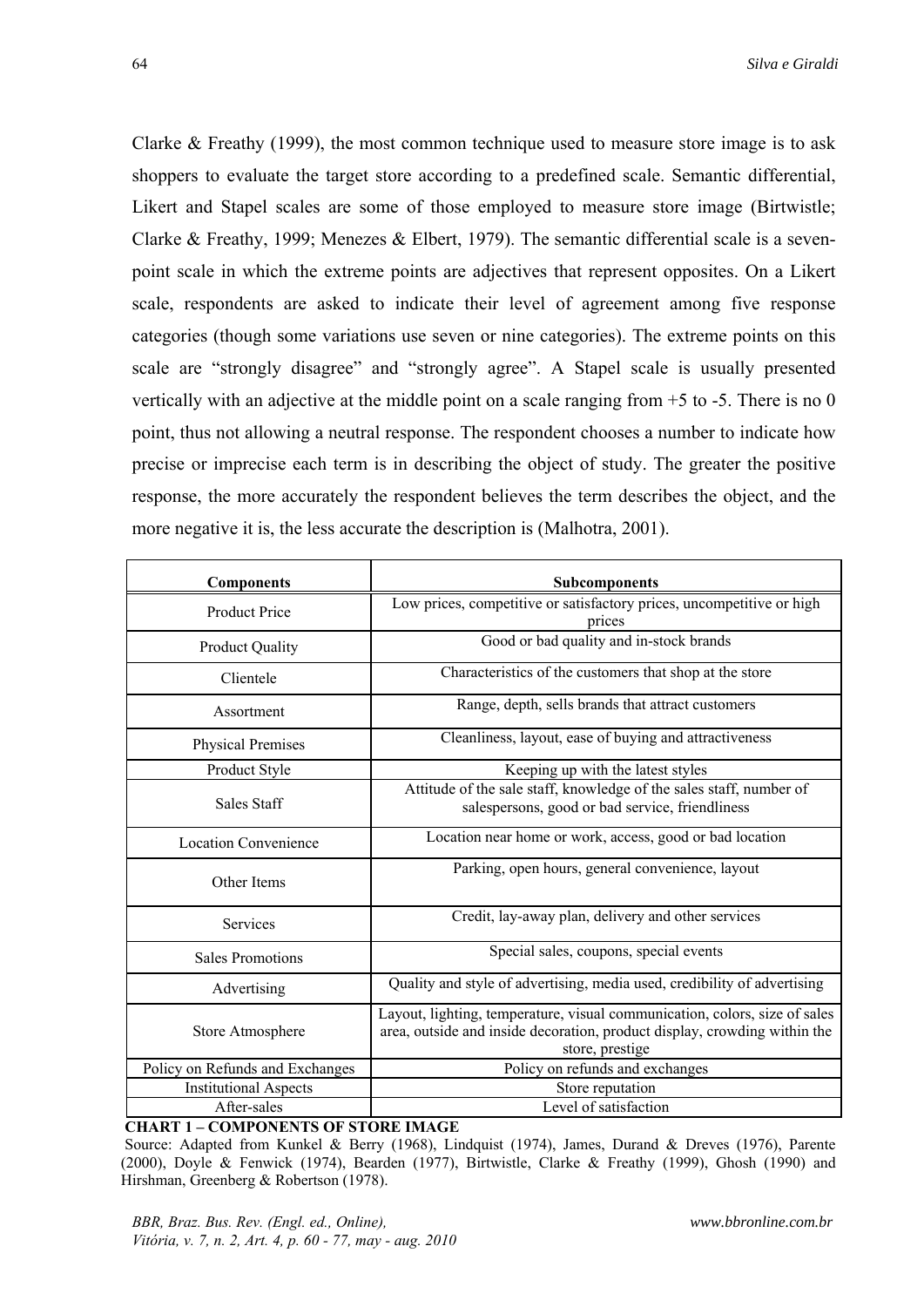Kunkel & Berry (1968) also examined methods to measure store image and stressed they are non-structured. Reardon, Miller  $& Coe (1995)$  investigated the same theme. In nonstructured questionnaires with open-ended questions, the respondent is only free to discuss what is relevant in the store image. In other words, only important components of the retailer are cited, unlike in a semantic differential study, which requires responses to all the components on the questionnaire, and for this reason does not serve to isolate important components of the image.

Menezes & Elbert (1979) compared the differences of the Likert, semantic differential and Stapel scales and reached some conclusions about the advantages of each scale. For example, the semantic differential scale appears to be more precise, because the variability among the respondents is reduced. But since they found there are no general differences among the three scales, they stressed another important point to consider in choosing the scale: know the profile of the sample population, to allow adapting the questions to facilitate comprehension.

Birtwistle, Clarke & Freathy (1999) pointed out two problems encountered in store image surveys. The first is that the researcher determines the dimensions that will be evaluated by the respondents. The second is that many studies treat store image attributes as being of equal importance, which may not necessarily be the case. In the next section we present some definitions of satisfaction and the scales used to measure this concept.

## **4. SATISFACTION**

Retailers must proactively define and measure their customers' satisfaction to stay in business (Hoffman & Bateson, 2003). According to Sheth, Mittal & Newman (2001), measuring the degree of satisfaction or dissatisfaction with a product or service based on users' experiences is not a straightforward task.

In evaluating a store, researchers can simply ask: "How satisfied are you with store X?". The difficulty arises in understanding why customers feel a particular way. There are two ways to resolve this difficulty. The first is to ask the customer to classify the store based on its various attributes. The satisfaction or dissatisfaction with these various attributes can be used to explain the customer's general level of satisfaction with the store. However, this approach leads to another question: What causes the satisfaction or dissatisfaction with the individual attributes? The second solution is that satisfaction does not depend on absolute levels of performance of the various attributes, but rather on how the real performance stacks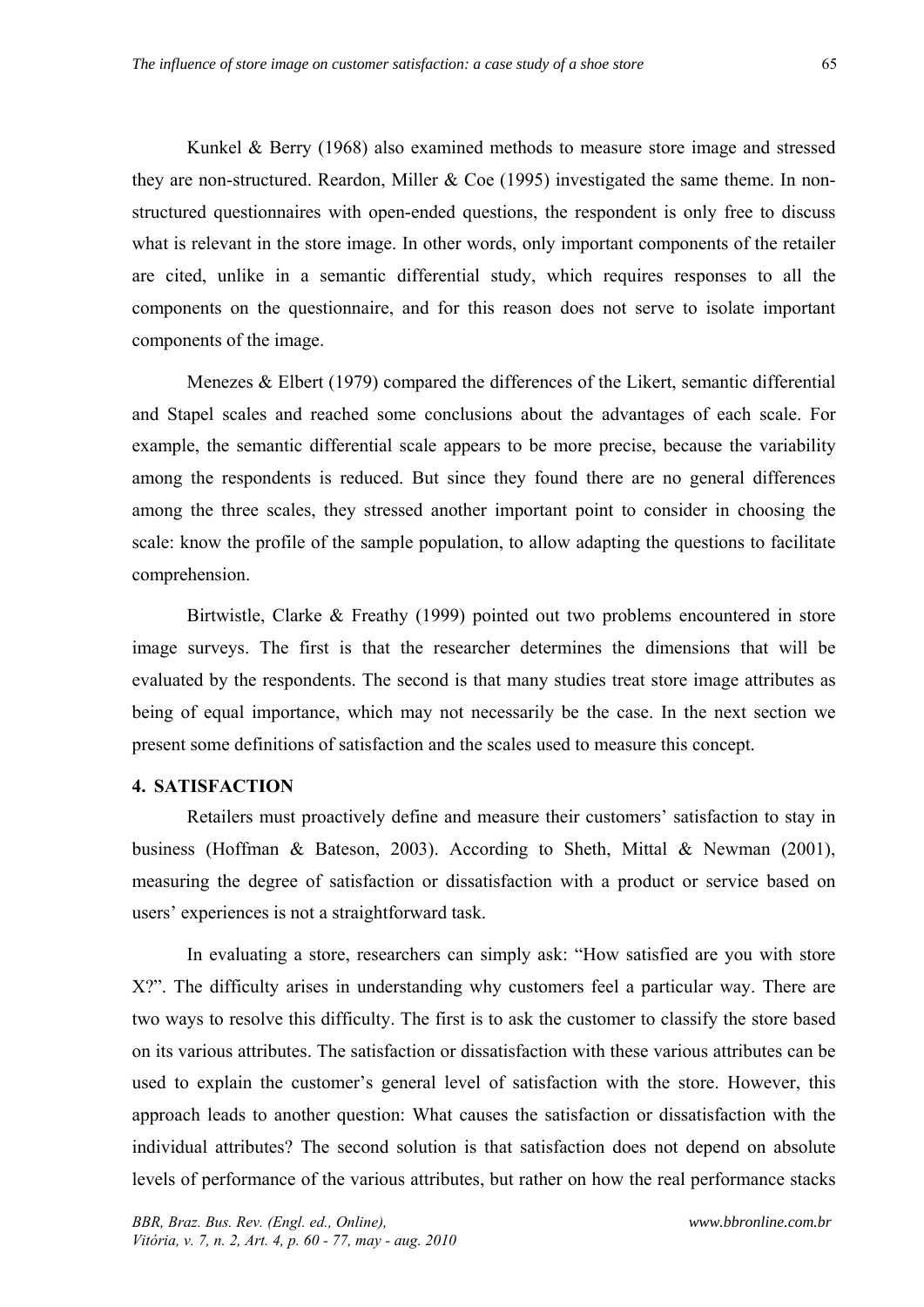up against the customer's expectation. From this standpoint, if the experience with the store meets the expectation before buying, the result is satisfaction. Likewise, if the initial expectation is not met, the result is dissatisfaction. Based on this theory, satisfaction or dissatisfaction arises from whether or not the customer's expectations are confirmed (Sheth, Mitall & Newman, 2001).

This theory of satisfaction has important implications for modeling expectations (Sheth & Mittal, 1996). If a company promises too much, it can create expectations about a product or service that are impossible to fulfill, causing customers to be unsatisfied. In contrast, if expectations are very low, customers may not even buy the product or service. Therefore, the correct strategy is to create realistic expectations that are attractive enough to prompt consumers to buy and be satisfied with the resulting experience.

Hunt (1991) and Sheth, Mittal & Newman (2001) defined satisfaction according to the same theory. For these authors, satisfaction or dissatisfaction always entails a comparison of customers' expectations with their perceptions of the product, service or store. This theory is based on the expectancy disconfirmation model, according to which if a customer's perceptions are fulfilled, he or she is said to be satisfied.

Customer satisfaction results in various benefits for a store. Satisfied customers buy more often and there is less chance of losing them to rivals. A retailer with satisfied customers has a greater chance of rising above competitive pressures, especially related to price (Hoffman & Bateson, 2003).

Customer satisfaction studies are an important tool to obtain feedback, which can identify problems and opportunities. Another benefit is that such studies convey the message to customers that the store is concerned about their welfare and values their information on how it is operating. The results of customer satisfaction surveys are often used for setting bonuses to sales staff and managers. They are also useful for purposes of comparison against competitors (Hoffman & Bateson, 2003).

According to Hoffman & Bateson (2003), customer satisfaction can be measured directly or indirectly. Indirect measurement consists of monitoring sales, profits and complaints, for instance. Direct measurement generally involves customer satisfaction surveys, asking respondents to rank attributes on a scale (such as 0-100) or by a range of "very unsatisfied-very satisfied" responses, or a combination of these. In the first method, the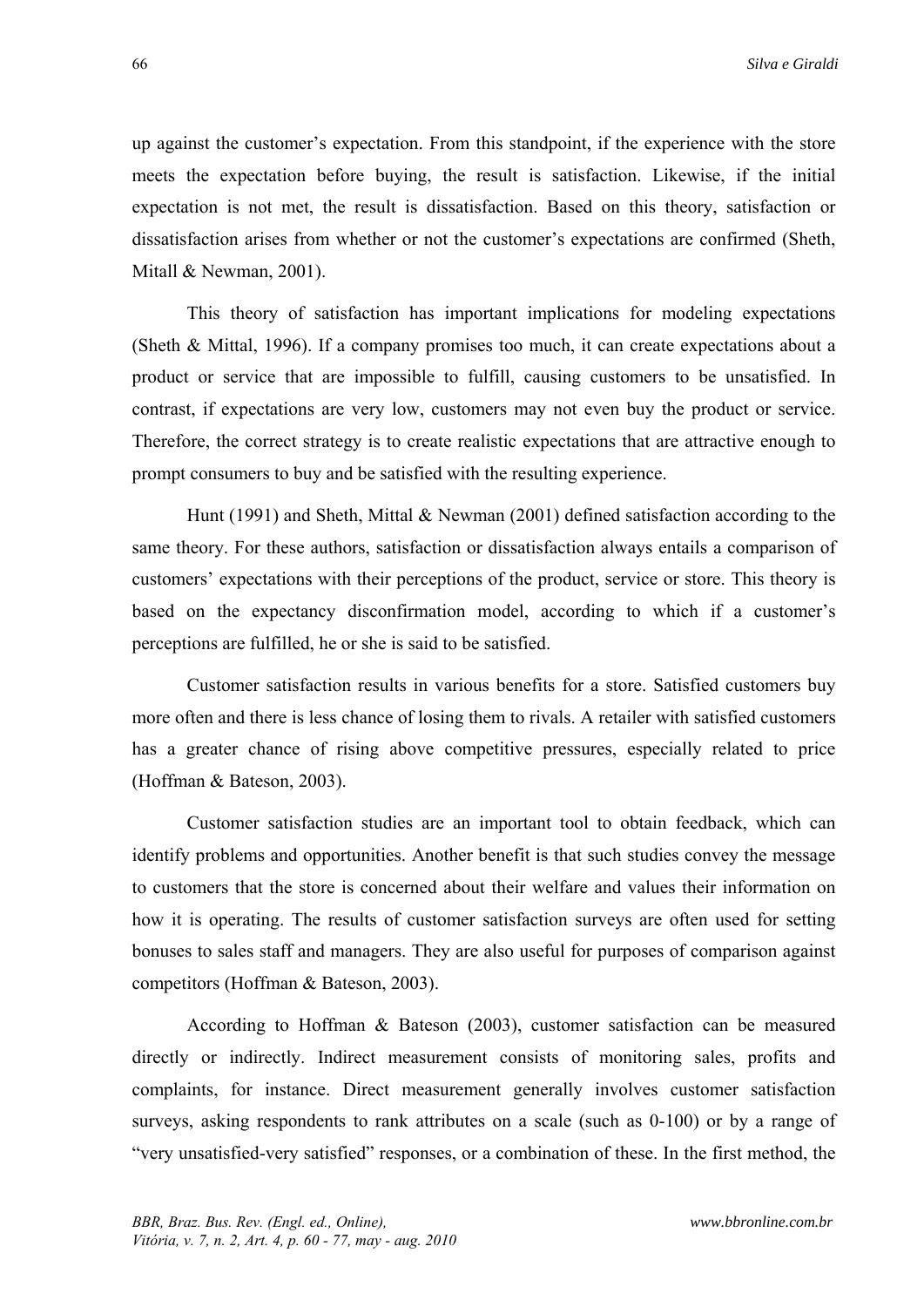survey subjects are asked to assign a number, for example from 0 to 100, to various attributes to indicate their degree of satisfaction with the various aspects being measured. In the second method the respondents are asked to choose a range of responses on a five-point scale, generally in the following form: very unsatisfied, relatively unsatisfied, neutral, relatively satisfied and very satisfied. Although this second method has more significance for the satisfaction index, it does not have diagnostic power, to indicate specific areas for improvement.

These two methods can be combined to measure customer satisfaction. A scale of 0 to 10 is used to allow customers to express their feelings about the store between two extremes. The combined method uses the quantitative scoring of the "very dissatisfied/very satisfied" method and adds a qualitative analysis, asking the respondents to suggest improvements to any items where the ranking falls short of very satisfied. This method permits the retailer to obtain comparative advantages of quantitative data and also the benefits of qualitative data (Hoffman & Bateson, 2003)

### **5. RELATIONSHIP BETWEEN STORE IMAGE AND CUSTOMER SATISFACTION**

Store image and customer satisfaction are closely connected concepts. Bloemer & Ruyter (1998) stated that store image acts as a mediator of satisfaction and pointed out that high customer satisfaction will reflect positively on the store's image.

The authors concluded that customer loyalty is directly related to satisfaction, and that satisfaction comes from the various attributes of the store's image. This conclusion leads to two points about store image. The first is that store image indirectly influences loyalty, through satisfaction. The second is that a store's image directly influences its customers' satisfaction level.

Theodoridis & Chatzipanagiotou (2009) conducted a similar study. Their aim was to discover the relationship between the image attributes and satisfaction of a Greek supermarket. First, based on the theory of image in retailing, the authors performed a factor analysis and detected six factors composing the store's image: service, atmosphere, products, price, merchandise presentation and in-store convenience. Then they performed multiple regression analysis to relate these factors with the questions involved in determining satisfaction.

The results indicated that only four of the six factors had a significant impact on customer satisfaction: service, price, products and in-store convenience. Price and products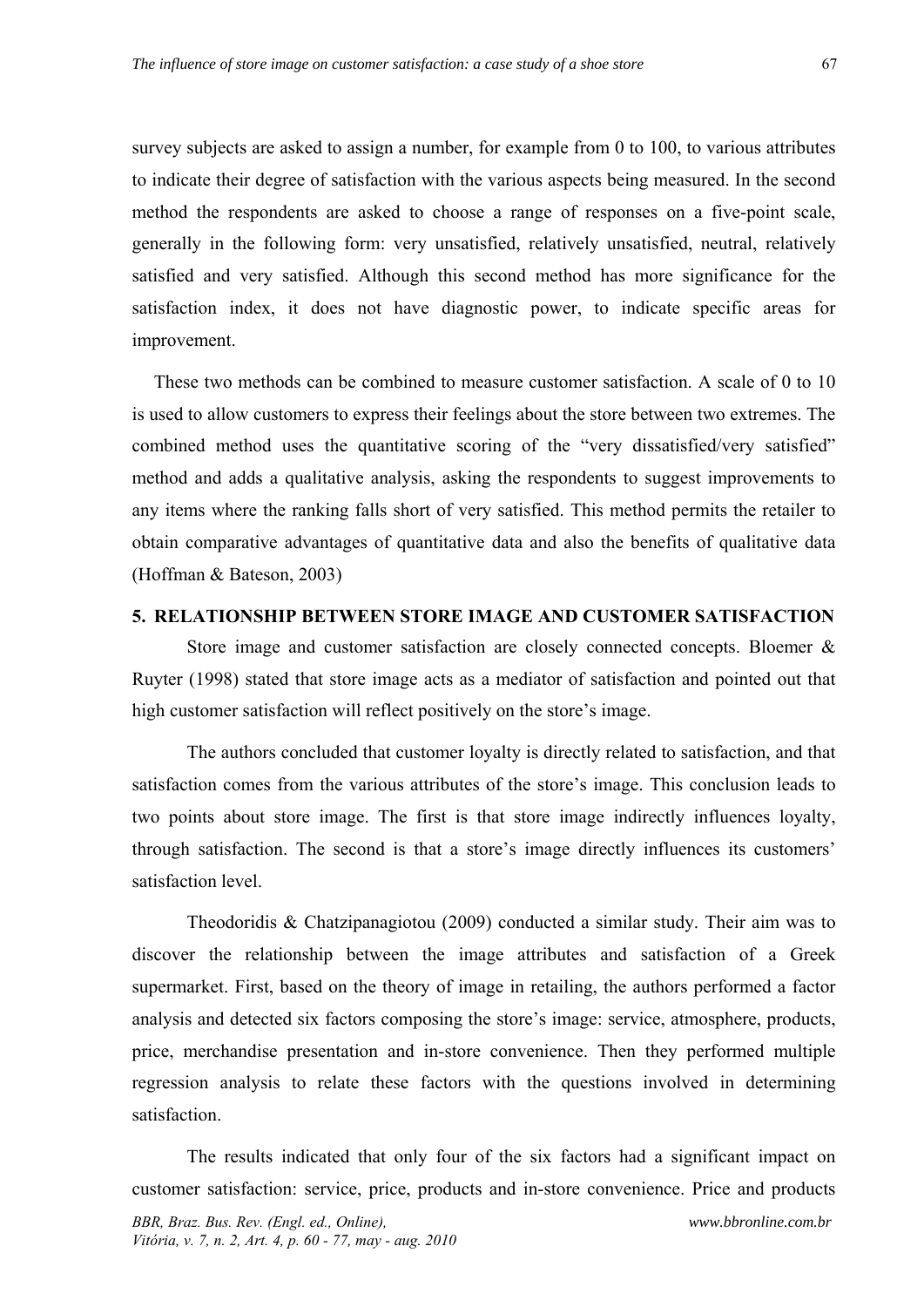were the key factors to determine customer satisfaction. Therefore, the hypothesis that image attributes have a positive effect on customer satisfaction can be partially accepted, since two of the attributes (merchandise presentation and atmosphere) did not have a significant impact on customer satisfaction. Another result of their study was that store image attributes and satisfaction are strongly related. In other words, Greek shoppers evaluate store image as something important for their level of satisfaction.

#### **6. METHODOLOGICAL ASPECTS OF FIELD RESEARCH**

The aim of this study is to present the influence of store image on the satisfaction level of the customers of a shoe store, obtained by applying a structured questionnaire to a sample of the store's patrons formulate. It also has a.

The survey presented here can be classified as descriptive (Malhotra, 2001), since the aim is to identify the image customers have of the store and relate this to their satisfaction. We chose a Likert scale to measure store image because it is easy for respondents to understand and also easy to second advantage specifically in relation to the semantic differential scale, because in the latter it is difficult to determine suitable opposing adjectives to construct the questionnaire. Finally, the Stapel scale is confusing and can be hard to apply in many research settings (Malhotra, 2001).

The Likert scale in its original conception is an ordinal scale. In other words, it is a non-metric scale where the variables can be ordered in relation to the respondent's level of agreement with the statements (Hair Jr. et al., 2005). However, there is a good deal of discussion about the best way to measure constructs such as attitudes and images – whether ordinal or interval scales are most suitable. According to Churchill (1991), the prevailing position among marketing researchers concurs with that of many psychologists: attitude scales should be based on intervals, or at least considered as such. Therefore, based on the preponderant position reported by Churchill (1991), we decided to apply metric statistics to treat the Likert scale.

To measure the target store's image, we decided to use a five-point scale, to simplify the process of filling out the questionnaire. Therefore, we formulated some statements and asked the respondents to choose among the following response categories: "totally disagree", "somewhat disagree", "neither agree nor disagree", "somewhat agree" and "totally agree". Some statements were negative and others affirmative, to avoid the so-called "halo effect".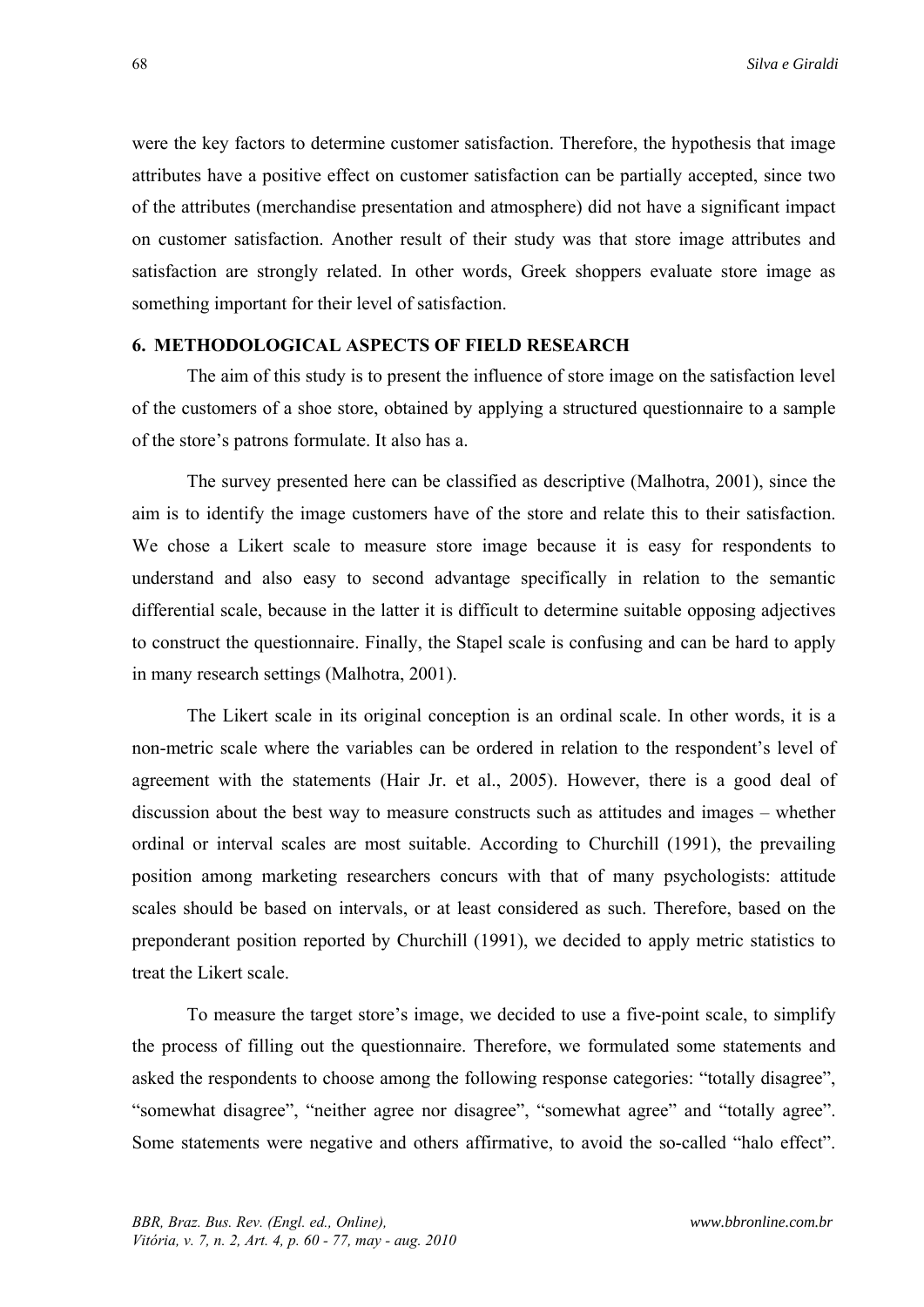For the sake of consistency, in the statistical analyses we inverted the signs of the items with negative meanings, so that all items had the same sense. (Malhotra, 2001).

In turn, to measure the "satisfaction" variable, the respondents assigned a score from 0 to 10, with 0 standing for "not at all satisfied" and 10 corresponding to "totally satisfied". There were five more questions at the end using nominal scales, to describe the respondent's profile (period as a customer, sex, age, schooling level and frequency of shopping at the store). The population was defined considering customers who had purchased something at the store. The store is located in a small city in the state of Minas Gerais and has been in business since 2002. It has about 1700 listed customers, but the actual number is much greater because this list only contains those buying on installment payments.

The questionnaires were applied in printed form to customers who had purchased something. A store employee asked them if they would be willing to fill out a short questionnaire and if so, gave a short explanation to facilitate understanding. To preserve anonymity, the respondents placed the completed questionnaires in a receptacle before leaving the store. Given this data collection procedure, the sample was of the nonprobabilistic convenience type.

### **7. RESULTS AND DISCUSSION**

During the study period 123 people filled out the questionnaires. Of the respondents, 62.5% were between 31 and 50 years old and 84.2% were women. The majority of the respondents (67.2%) had been customers for more than two years and most of them (62%) did not have high-school diplomas. Finally, the average customer satisfaction was impressively high, at 9.11 out of 10, with a small standard deviation, reflecting the fact that the majority of responses were between 8 and 10.

We applied factor analysis to facilitate the subsequent regression analysis, applied to the set of variables contained in the 20 statements evaluating the store's image, using a Likert scale from 1 to 5. We used an anti-image correlation matrix for the factor analysis, whereby the diagonal contains the sampling adequacy measures (SAM) for each variable. Two variables presented values below 0.5. According to Hair Jr. et al. (2005), when the SAM value is below 0.5, that variable should be discarded from the factor analysis because it can interfere in the analysis. Therefore, we excluded these two variables, leaving a set of 18 total variables.

With respect to the critical assumptions necessary to perform factor analysis, we performed the Bartlett and Kaiser-Meyer-Olkin (KMO) tests. The results showed that the data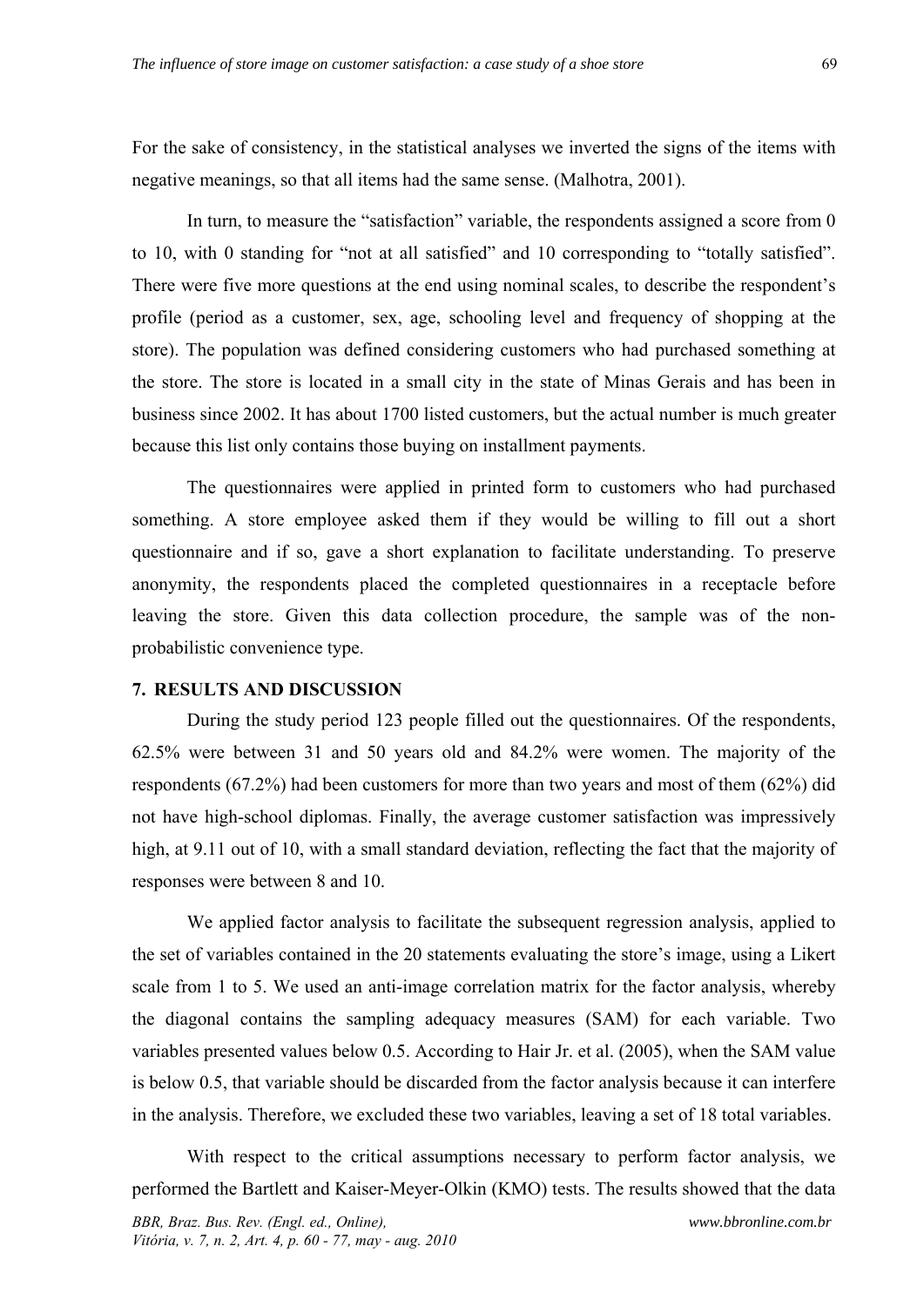were adequate to apply factor analysis. The value of the KMO test was 0.628, a result that is higher than the minimum acceptable level of 0.5, according to Hair Jr. et al. (2005).

We used principal components analysis with Varimax rotation to extract the data utilized in the factor analysis. The initial criterion for determining the number of factors to be evaluated was those with eigenvalues greater than 1. Through this criterion we obtained eight factors that together explained 69.07% of the total variance. Although this variance explanation level was good, the interpretation of the factors was hampered because some factors only had one or two variables. Therefore, we performed another factor analysis with a forced solution based on seven factors to try to improve the results. The total variance explained was 63.49%. Although this was slightly lower than the percentage obtained with eight factors, it was still adequate for being above 60% (Hair Jr. et al., 2005). Chart 1 shows the factor loadings obtained in the forced solution with seven factors rotated by the Varimax method. Factors with loading values under 0.2 are omitted from the chart to simplify it.

| Variable                                                                           | <b>Components</b> |                |          |       |          |          |          |
|------------------------------------------------------------------------------------|-------------------|----------------|----------|-------|----------|----------|----------|
|                                                                                    | $\mathbf{1}$      | $\overline{2}$ | 3        | 4     | 5        | 6        | 7        |
| When I go to the store, I find very few buying<br>options.                         | 0.658             |                |          |       |          |          |          |
| The shoes sold at the store are of poor quality.                                   | 0.654             |                | 0.218    |       |          | 0.343    |          |
| The installment payment options do not meet my<br>needs.                           | 0.608             |                |          | 0.365 | $-0.367$ |          | $-0.232$ |
| When I shop at the store, I always find the shoes<br>I'm looking for.              | 0.465             | 0.431          | 0.248    |       |          |          | 0.244    |
| The shoes are well displayed.                                                      |                   | 0.729          |          |       |          |          |          |
| The salespeople are friendly.                                                      |                   | 0.570          |          |       |          | 0.202    |          |
| The store location is good.                                                        | $-0.397$          | 0.569          | 0.352    |       |          | 0.251    |          |
| The store renews its stock frequently, to keep up<br>with the latest style trends. |                   | 0.544          | 0.266    |       |          | $-0.407$ | 0.241    |
| The store is well known in the city.                                               |                   |                | 0.756    |       |          |          |          |
| The store is a pleasant place to shop.                                             |                   |                | 0.739    | 0.205 |          |          | $-0.241$ |
| The store sells more expensive shoes than its<br>competitors.                      |                   |                | 0.220    | 0.742 |          |          | 0.239    |
| The prices are low.                                                                |                   |                |          | 0.662 |          |          |          |
| I've heard someone badmouth the store.                                             |                   |                |          |       | 0.790    |          | 0.204    |
| The store has a good internal appearance.                                          | 0.347             | 0.292          |          | 0.306 | 0.583    |          |          |
| The store is cramped.                                                              |                   |                | $-0.202$ | 0.472 | 0.523    | 0.251    |          |
| The store is disorganized.                                                         |                   |                | 0.266    |       |          | 0.788    |          |
| The service is fast.                                                               |                   | 0.237          | $-0.302$ | 0.412 |          | 0.521    | 0.292    |
| The salespeople always clear up may doubts.                                        |                   |                |          |       |          |          | 0.826    |

 **CHART 2 – ROTATED COMPONENT MATRIX**  Source: Authors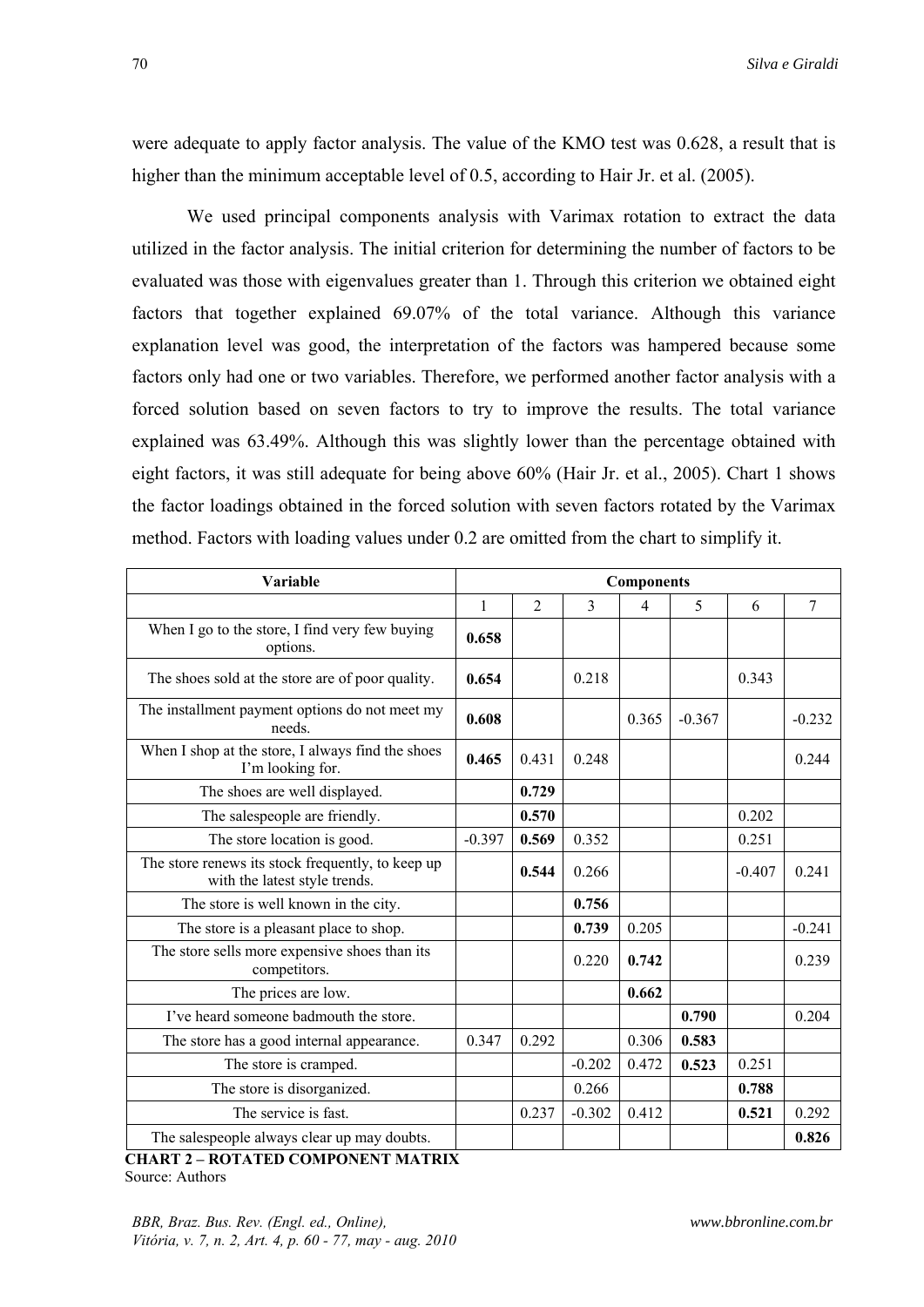Another step in interpreting the factors involves testing the reliability of the result obtained. The reliability coefficient used in this study was Cronbach's alpha. According to Hair Jr. et al. (2005), the lower bound for Cronbach's alpha is 0.7, or 0.6 in exploratory studies. George & Mallery (2003) provide the following classification according to the alpha value: above 0.9 is excellent; between 0.8 and 0.9 is good; between 0.7 and 0.8 is acceptable; between 0.6 and 0.7 is questionable; between 0.5 and 0.6 is poor; and below 0.5 is unacceptable. According to Streiner (2003), the greater the correlation of the items on a scale, the higher will be Cronbach's alpha. Therefore, the alpha value is strongly affected by the number of items on the scale, according to Cortina (1993) (in this study the number of store image statements). The table below presents the seven factors and their respective values of Cronbach's alpha and explained variance.

| <b>Factors</b> | Variables composing the factor                                                                                                                                                                                                                          | Value of<br>Cronbach's $\alpha$ | % of the<br>variance<br>explained |
|----------------|---------------------------------------------------------------------------------------------------------------------------------------------------------------------------------------------------------------------------------------------------------|---------------------------------|-----------------------------------|
| Assortment     | "When I go to the store, I find very few buying options",<br>"The shoes sold at the store are of poor quality", "The<br>installment payment options do not meet my needs" and<br>"When I shop at the store, I always find the shoes I'm<br>looking for" | 0.577                           | $10.33\%$                         |
| Convenience    | "The shoes are well displayed", "The salespeople are<br>friendly", "The store location is good" and "The store"<br>renews its stock frequently, to keep up with the latest<br>style trends"                                                             | 0.469                           | 10.31%                            |
| Reputation     | "The store is well known in the city" and "The store is a<br>pleasant place to shop"                                                                                                                                                                    | 0.554                           | 9.68%                             |
| Price          | "The store sells more expensive shoes than its<br>competitors" and "The prices are low"                                                                                                                                                                 | 0.593                           | 9.56%                             |
| Atmosphere     | "I've heard someone badmouth the store", "The store<br>has a good internal appearance" and "The store is<br>cramped "                                                                                                                                   |                                 | 8.43%                             |
| Layout         | "The store is disorganized" and "The service is fast"                                                                                                                                                                                                   | 0.454                           | 8.31%                             |
| Service        | "The salespeople always clear up may doubts"                                                                                                                                                                                                            |                                 | 6.88%                             |

| Table 1 – Summary of the factor analysis |  |  |
|------------------------------------------|--|--|
|                                          |  |  |

Source: Authors.

To perform the multiple regression with the seven image factors identified from the factor analysis, it was necessary to calculate new scores for each factor. To do this we combined the variables composing each factor, using the mean score of each as a replacement variable (Hair Jr. et al., 2005), to produce the independent variables for the regression analysis. The dependent variables were the responses to the satisfaction question, on a scale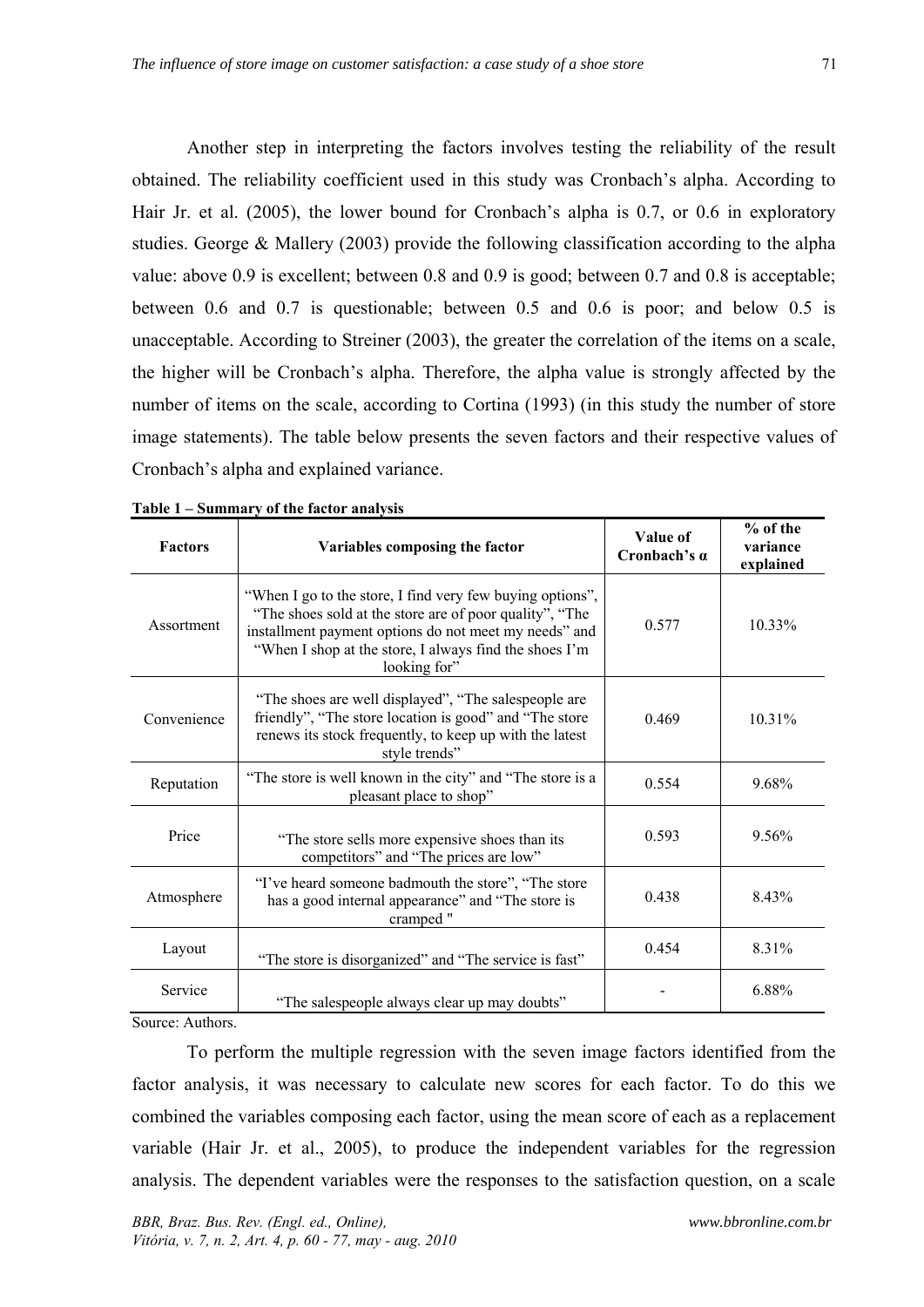from 0 to 10. Table 2 shows the descriptive statistics of the seven image factors obtained in this survey. The service dimension received the highest scores (average of 4.767), indicating that store service is the most important image dimension among customers. The price dimension received the lowest average score.

|             | <b>Minimum</b> | <b>Maximum</b> | Mean  | <b>Standard Deviation</b> |
|-------------|----------------|----------------|-------|---------------------------|
| Service     | 1.00           |                | 4.767 | 0.670                     |
| Reputation  | 2.33           |                | 4.715 | 0.572                     |
| Layout      | 1.00           |                | 4.699 | 0.827                     |
| Convenience | 2.00           |                | 4.580 | 0.609                     |
| Atmosphere  | 1.00           |                | 4.455 | 0.822                     |
| Assortment  | 1.75           |                | 4.113 | 0.848                     |
| Price       | 1.00           |                | 3.934 | 1.134                     |

**Table 2 – Descriptive statistics of the image factors** 

Source: Authors.

It is important in regression analysis to check for multicollinearity among the independent variables. We used two measures to identify multicollinearity: the correlation matrix of the independent variables and the tolerance value (Hair Jr. et al., 2005). There was no sign indicating multicollinearity of the variables. Table 3 summarizes the regression model estimated to verify the influence of store image on customer satisfaction.

#### **Table 3 – Summary of the regression model**

| Model                                                        | D2<br>n | Adjusted $\mathbb{R}^2$ | <b>Standard error of the estimate</b> |
|--------------------------------------------------------------|---------|-------------------------|---------------------------------------|
|                                                              | 272     | 0 רר ו                  | $0.81^{-}$                            |
| $C_{\alpha_1,\alpha_2,\alpha_1}$ , $\Lambda$ , $\star$ thora |         |                         |                                       |

Source: Authors.

In this model with seven independent variables,  $R^2$  was equal to 0.273. This indicates a moderate relation between the variables, with the store image variables explaining 27.3% of the variation in customer satisfaction with the store (Malhotra, 2001). Other studies have shown that store image has an influence on customer satisfaction (Bloemer & Ruyter, 1998; Theodoridis & Chatzipanagiotou, 2009). However, these studies do not mention what values of  $R<sup>2</sup>$  would lead to a strong influence of store image on satisfaction. Nevertheless, since this is a study in the area of the social sciences, we can conclude there was a moderate dependence relationship between the store image variables and satisfaction. The customers who answered the questionnaire generally held store image to be something important for their satisfaction levels. It must be mentioned that there are factors other than image that also influence customers' satisfaction with a store. Despite this, in this study store image was responsible for nearly 30% of the variation in satisfaction. The coefficient of correlation (R) of 0.523 indicates there was a positive correlation between satisfaction and store image, i.e., customers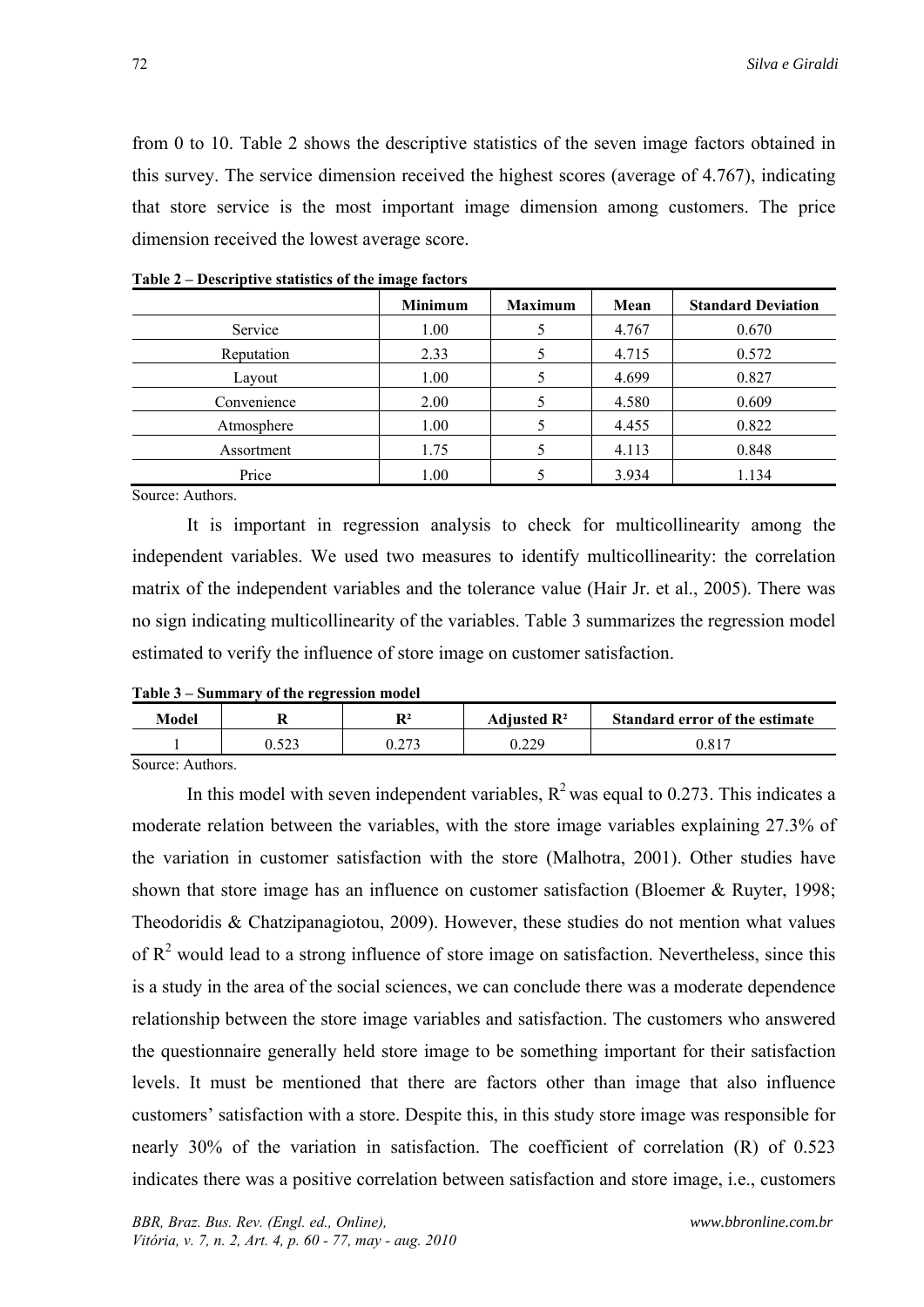with a better rating of the store image dimensions tended to be more satisfied. To verify whether the influence of the image dimensions on the dependent variable satisfaction is positive or negative and which image variables most influence satisfaction, we analyzed the regression coefficients of the model. Table 4 presents these coefficients.

|             | <b>Nonstandardized coefficients</b> |                | <b>Collinearity</b><br>statistic | F        | Sig.  |
|-------------|-------------------------------------|----------------|----------------------------------|----------|-------|
|             |                                     | Standard error | <b>Tolerance</b>                 |          |       |
| (Constant)  | 4.552                               | 0.986          |                                  | 4.617    | 0.000 |
| Service     | 0.334                               | 0.117          | 0.911                            | 2.853    | 0.005 |
| Convenience | 0.269                               | 0.127          | 0.908                            | 2.113    | 0.037 |
| Assortment  | 0.178                               | 0.092          | 0.892                            | 1.928    | 0.056 |
| Reputation  | 0.168                               | 0.095          | 0.902                            | 1.772    | 0.079 |
| Price       | 0.135                               | 0.073          | 0.806                            | 1.854    | 0.066 |
| Atmosphere  | $-0.024$                            | 0.135          | 0.917                            | $-0.174$ | 0.862 |
| Layout      | $-0.036$                            | 0.093          | 0.925                            | $-0.389$ | 0.698 |

**Table 4 – Coefficients of the regression model** 

Source: Authors

The nonstandardized regression coefficients showed that the store image variable with the highest  $\beta$  is service, (0.334) and the lowest is layout (-0.036). It is important to recall that the dependent variables represent customers' evaluation of the store's image, so the higher the value of these variables, the better the respondents' image of the store. The same is true of the dependent variable: the higher it is, the more satisfied customers are with the store. In light of these facts, the size and sign of the regression coefficients can be interpreted. Since the coefficients of the dimensions assortment, convenience, reputation and service are positive, this means that when the value of one of these variables increases, the level of satisfaction also increases. Therefore, customers' satisfaction with the store is more positive as the values of these variables rise. On the other hand, the coefficients of the dimensions atmosphere and layout are negative but very near zero. If the sample had been probabilistic, these two coefficients would not be considered statistically significant at the 90% confidence level. Because of this, these two coefficients are considered as being zero and thus as having no influence on satisfaction.

The only dimensions with an impact on satisfaction, then, are assortment, convenience, reputation and price, and all of them are positive.From the coefficients shown in Table 4, it can be seen that the attributes that most influence satisfaction are service and convenience, followed by assortment, reputation and price. The fact that the service dimension has the most influence on satisfaction and this dimension is also the highest ranked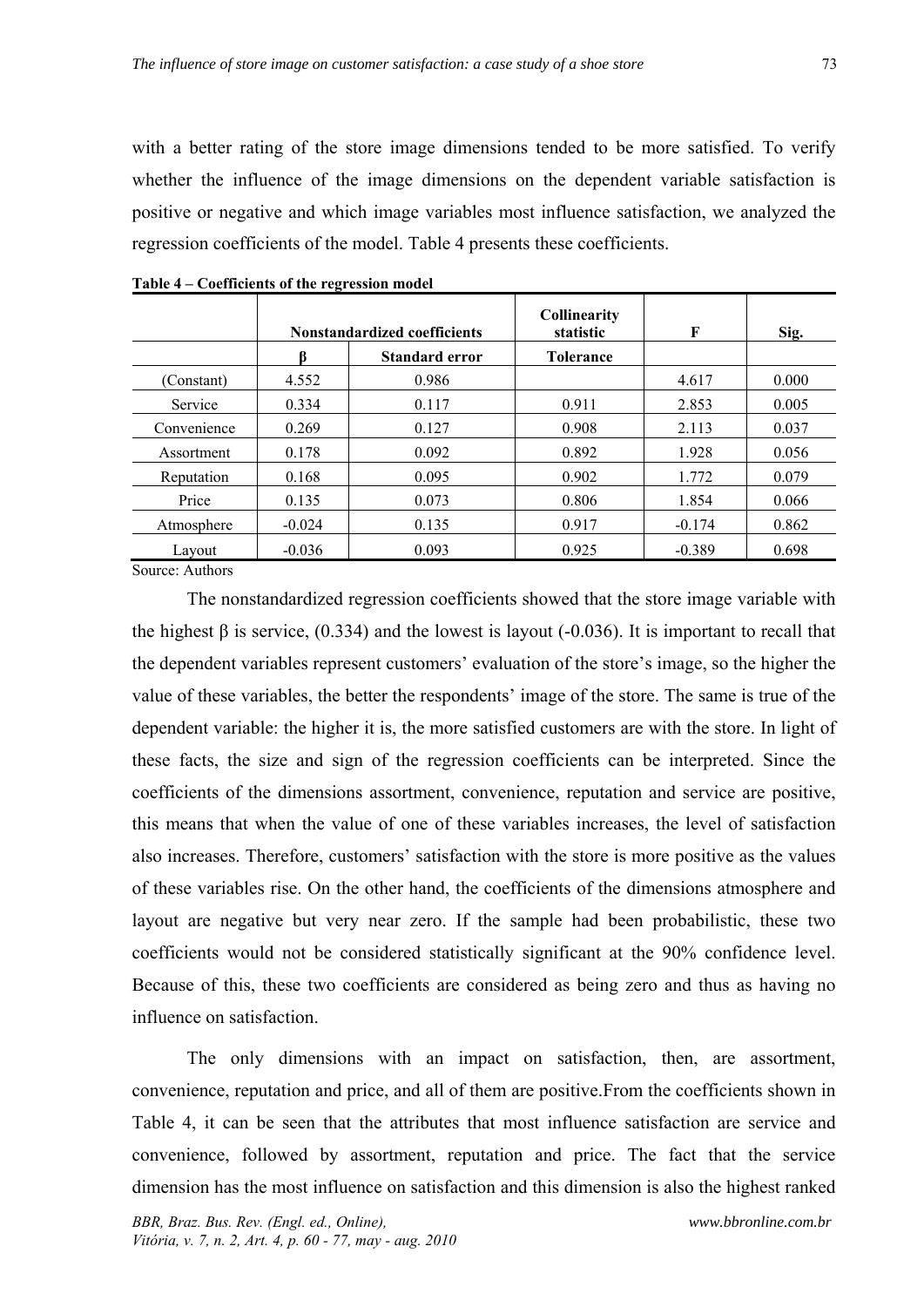is a positive point of the store, because it shows that the factor that most influences customer satisfaction is also the store's strongest point. The results obtained indicate that store image is a multidimensional construct, with each dimension exercising a different influence on satisfaction. A comparison of these results with those of Theodoridis & Chatzipanagiotou (2009), who also sought to relate image dimensions with satisfaction, reveals some similarities and some differences. One similarity regards the dimensions without any influence on satisfaction. Both studies show the atmosphere dimension as having no significant influence on customers' satisfaction.

A difference involves the influence of price. In both studies it had a positive influence, but in the study by Theodoridis & Chatzipanagiotou (2009) this relation was much stronger. This might be due to the difference in segments studied. Prices is more important in the supermarket segment than in the footwear segment, because in the former service is minimal since shoppers are generally left to their own devices. Also, most supermarkets do not have their own credit system. Therefore, price has a much greater bearing on customer satisfaction in a supermarket. Another difference is that the product dimension in Theodoridis  $\&$ Chatzipanagiotou (2009) was second most important on the degree of satisfaction, while the assortment dimension in our study was in third place. The last difference is in the service dimension. In the Greek supermarket study, while this had a significant impact on satisfaction, it only appeared in fourth place, while in the present study it was the most important element. This difference once again can be explained by the segments. Since in a supermarket there is much less contact between shoppers and staff than in a shoe store, service has less importance in the former case.

### **8. FINAL CONSIDERATIONS**

The objective of this study was to discover how the image customers have of a shoe store affects their level of satisfaction, and what image dimensions play the most important roles. The findings indicate that image has an influence of nearly 30% on customers' satisfaction with the store studied. The image dimensions in this study were assortment, convenience, reputation, price, atmosphere, layout and service. We found that the dimension evaluated the highest by the respondents was service, while the dimension that received the lowest evaluation was price. This can mean that for the store to improve its image among customers, it should lower its prices. According to the respondents, the dimension that most affects their satisfaction is also service.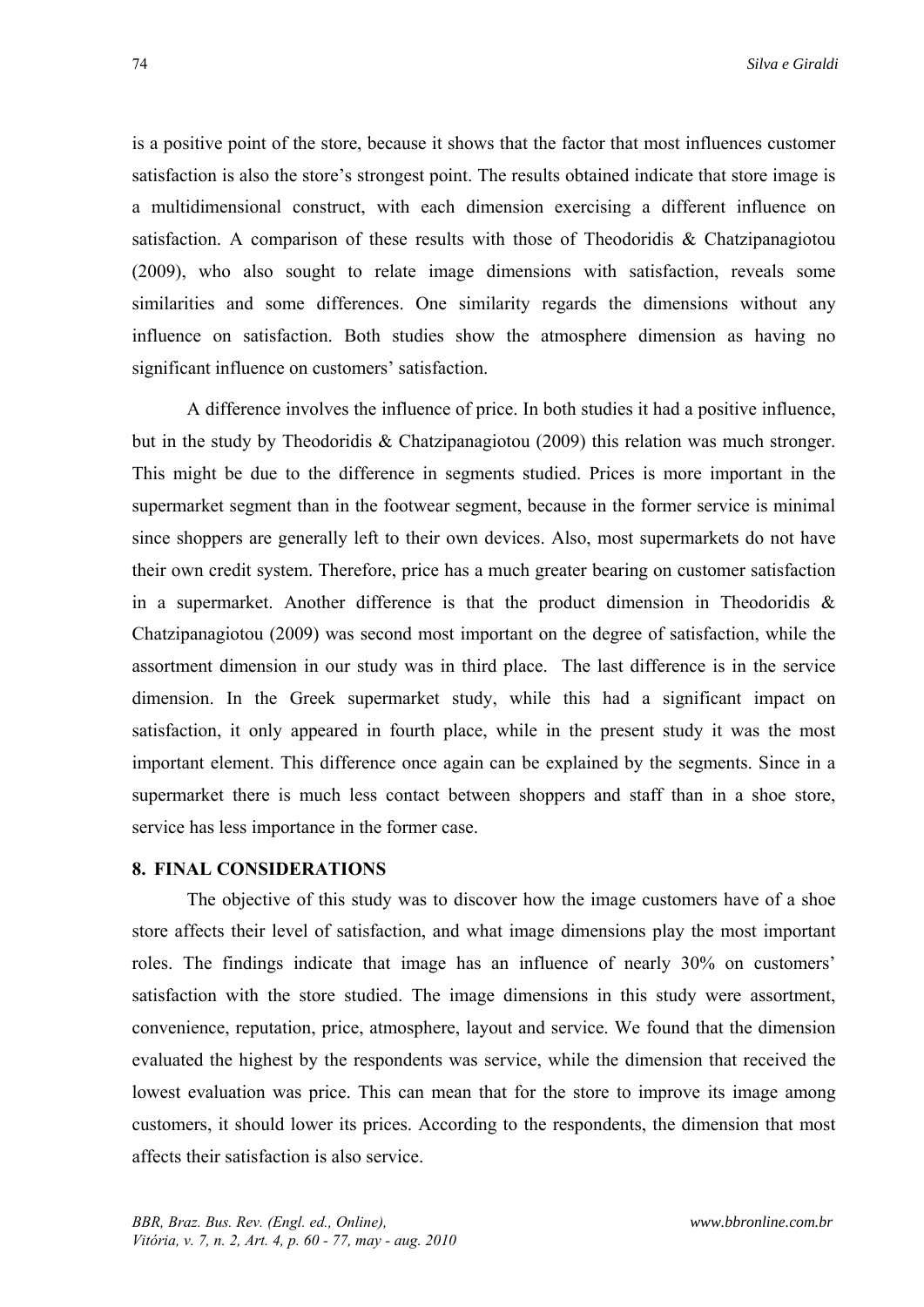This finding shows that for the store studied, service has a great impact on satisfaction. In contrast, two image dimensions have virtually no impact on satisfaction: atmosphere and layout. The order of the other dimensions, from most to least important, was convenience, assortment, reputation and price.

A comparison of these results with the mentioned study of the supermarket segment shows that the main differences are in the influence of price and service: in the supermarket study price had the most influence on satisfaction while service had very little influence.The overall conclusion is that store image plays an important role in determining customer satisfaction, so retailers should pay close attention to this in their marketing efforts. Surveys of store image are important to discover which attributes are most important in determining satisfaction and also which are viewed as the worst by customers, permitting the store to focus its actions on the specific factors that need improvement.

The conclusions here are especially important for the Brazilian footwear retailing segment, where there are few studies, both specifically of image and more generally on marketing. Besides this, the results obtained here can offer elements for discussion in future surveys in this area and encourage more academic research into shoe retailing.

We believe the results will allow retailing professionals and academics to better understand the role of various store image dimensions and the image construct itself on customer satisfaction. We also believe this survey makes a contribution to the study of store image because it focuses on a segment not studied before in Brazil. Some limitations must be mentioned however. One is the target population, which was restricted only to customers of one store. Another was that the non-probabilistic sampling method means the results cannot be generalized to the entire research population.

A suggestion for future study would be to expand the number of stores studied, to obtain a broader sample not associated with only one retailer. Another suggestion is to include other variables in the model that can influence satisfaction. Finally, other studies can be conducted with samples having different characteristics or in other retail segments, to allow comparison with the results here.

#### **9. REFERENCES**

ASSOCIAÇÃO BRASILEIRA DAS INDÚSTRIAS DE CALÇADOS. **Resenha estatística**. Novo Hamburgo: 2008. Dísponível em: <http://www.abicalcados.com.br/estatisticas.html>. Acesso em: 03 abr. 2009.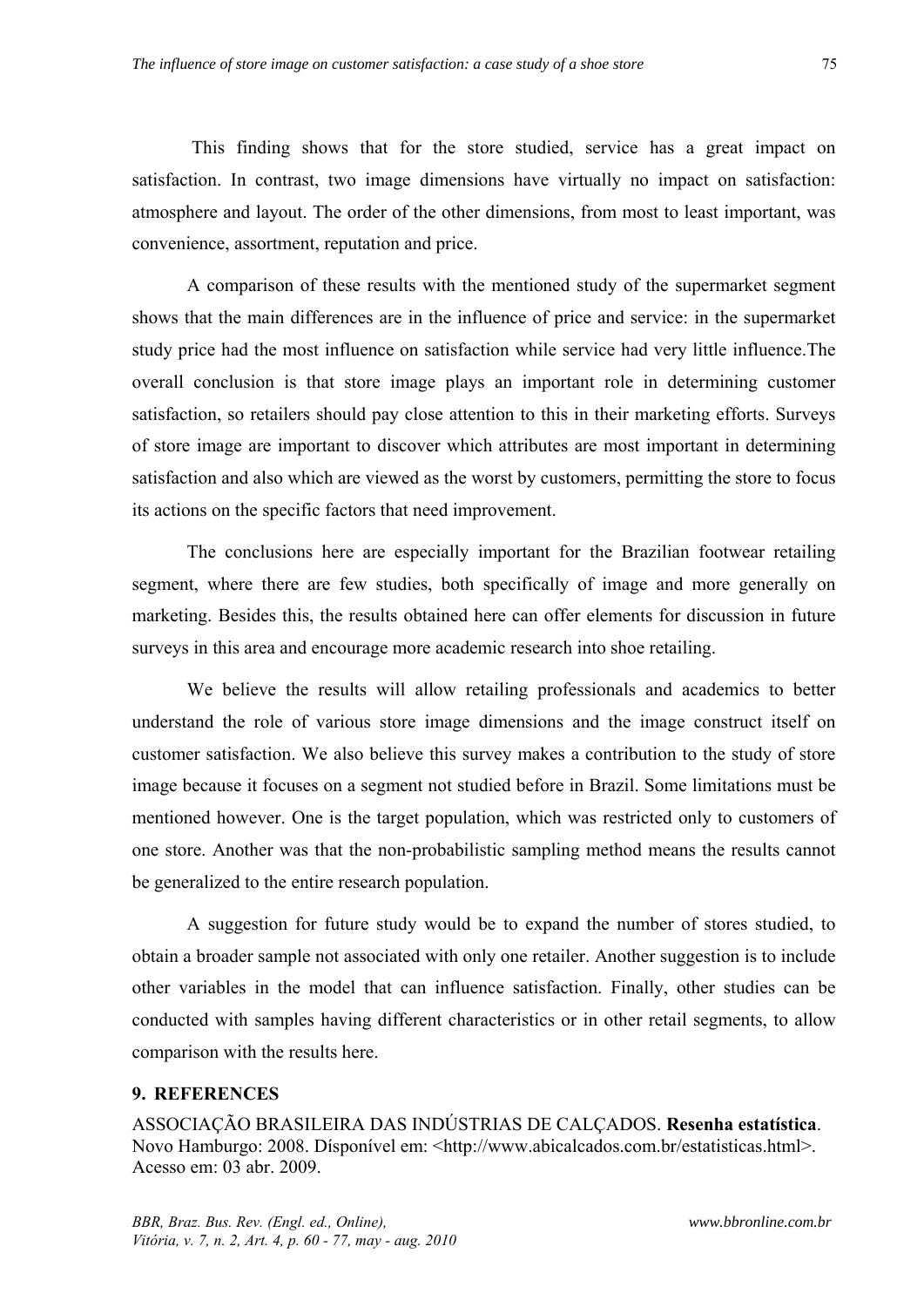BEARDEN, W. O. Determinant attributes of store patronage: downtown versus outlying shopping areas. **Journal of Retailing**, v. 53, n. 2, p. 15-22, 1977.

BIRTWISTLE, G.; CLARKE, I.; FREATHY, P. Store image in the UK fashion sector: consumer versus retailer perceptions. **The International Review of Retail, Distribution and Consumer Research**, v. 9, n. 1, p. 1-16, jan. 1999.

BLACWELL, R. D.; MINIARD, P. W.; ENGEL, J. F. **Comportamento do consumidor**. Tradução Eduardo Teixeira Ayrosa. 9. ed. São Paulo: Thomson, 2005.

BLOEMER, J.; RUYTER, K. On the relationship between store image, store satisfaction and store loyalty. **European Journal of Marketing**, West Yorkshire: MCB Publications, v. 32, Iss. 5/6, p. 499-513, 1998.

BLOEMER, J.; SCHRODER, G. O. Store satisfaction and store loyalty explained by customer and store related factors. **Journal of Consumer Satisfaction, Dissatisfaction and Complaining Behavior**, v. 15, p. 68-80, 2002.

CHURCHILL, G. A. **Marketing research:** methodological foundations. Fort Worth: The Dryden Press, 1991.

CORTINA, J. M. What is coefficient alpha?: an examination of theory and applications. **Journal of Applied Psycology**, v. 78, n.1, 98-104, 1993.

DOYLE, P; FENWICK, I. Shopping habits in grocery chains. **Journal of Retailing***,* v. 50, p. 39-52, 1974.

GEORGE, D.; MALLERY, P. **SPSS for Windows step by step**: a simple guide and reference. 4. ed. Boston: Allyn & Bacon, 2003.

GHOSH, A. **Retail management**. New York: Dryden Press, 1990.

HAIR JÚNIOR, J. F. et al. **Análise multivariada de dados***.* Tradução Adonai Schlup Sant'Anna e Anselmo Chaves Neto. 5. ed. Porto Alegre: Bookman, 2005.

HAWKINS, D. I.; MOTHERSBAUGH, D. L.; BEST, T. J. **Comportamento do consumidor:** construindo a estratégia de marketing. Tradução Cláudia Mello Belhassof. 10. ed. Rio de Janeiro: Elsevier, 2007.

HOFFMAN, K. D.; BATESON, J.E.G. **Princípios de Marketing de serviços**: conceitos, estratégias e casos. Tradução Brasil Ramos Fernandes. 2. ed. São Paulo: Pioneira Thomson Learning, 2003.

HUNT, K. Consumer satisfaction, dissatisfaction and complaining behavior. **Jounal of Social Issues***.* v. 47, n. 1, p. 109-110, 1991

IBGE. INSTITUTO BRASILEIRO DE GEOGRAFIA E ESTATÍSTICA. **Pesquisa Anual de Comércio**. Volume 17. Rio de Janeiro: 2005. 143 p.